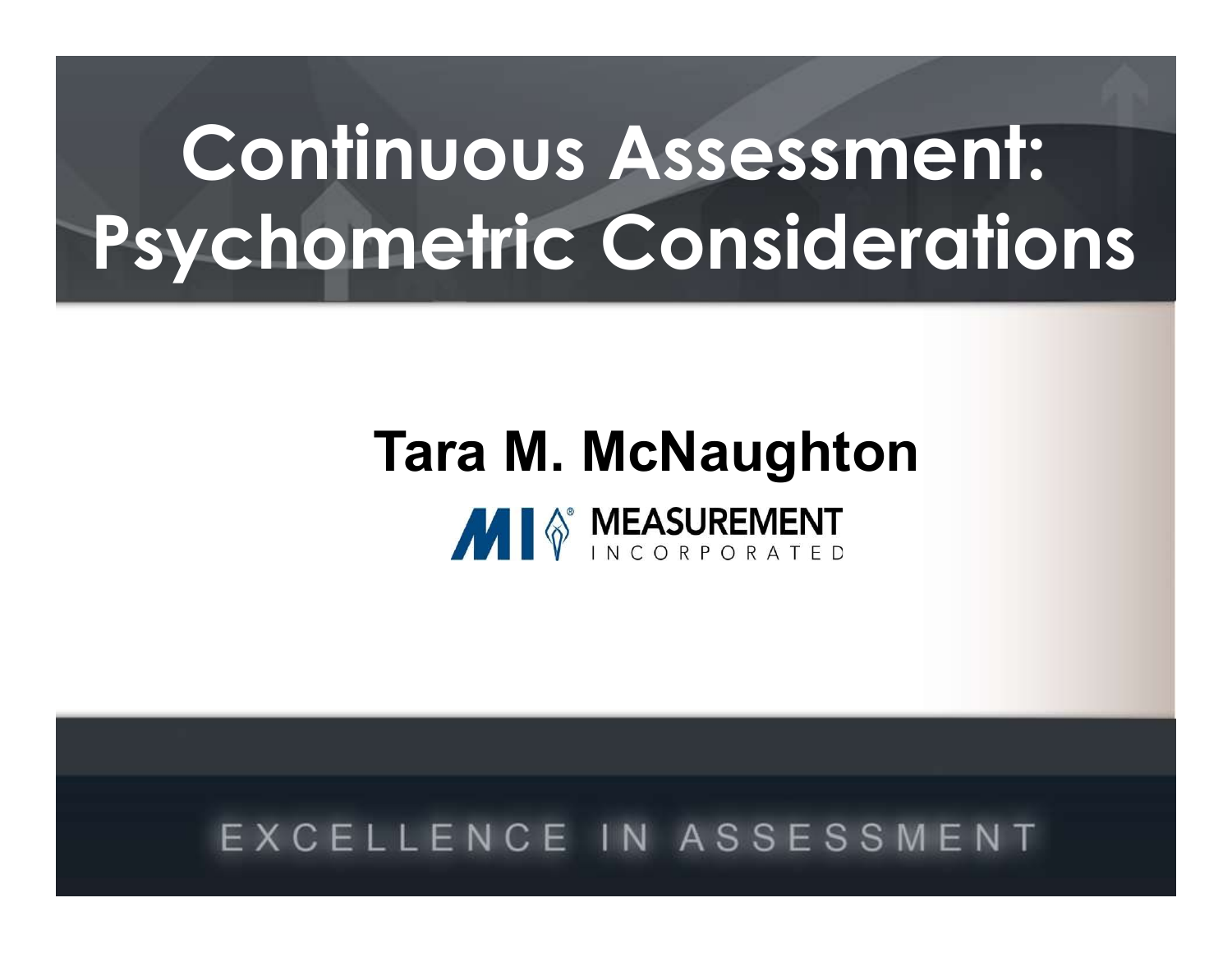# Overview

- Program Design
- Item types
- Feedback
- Formative and summative assessment

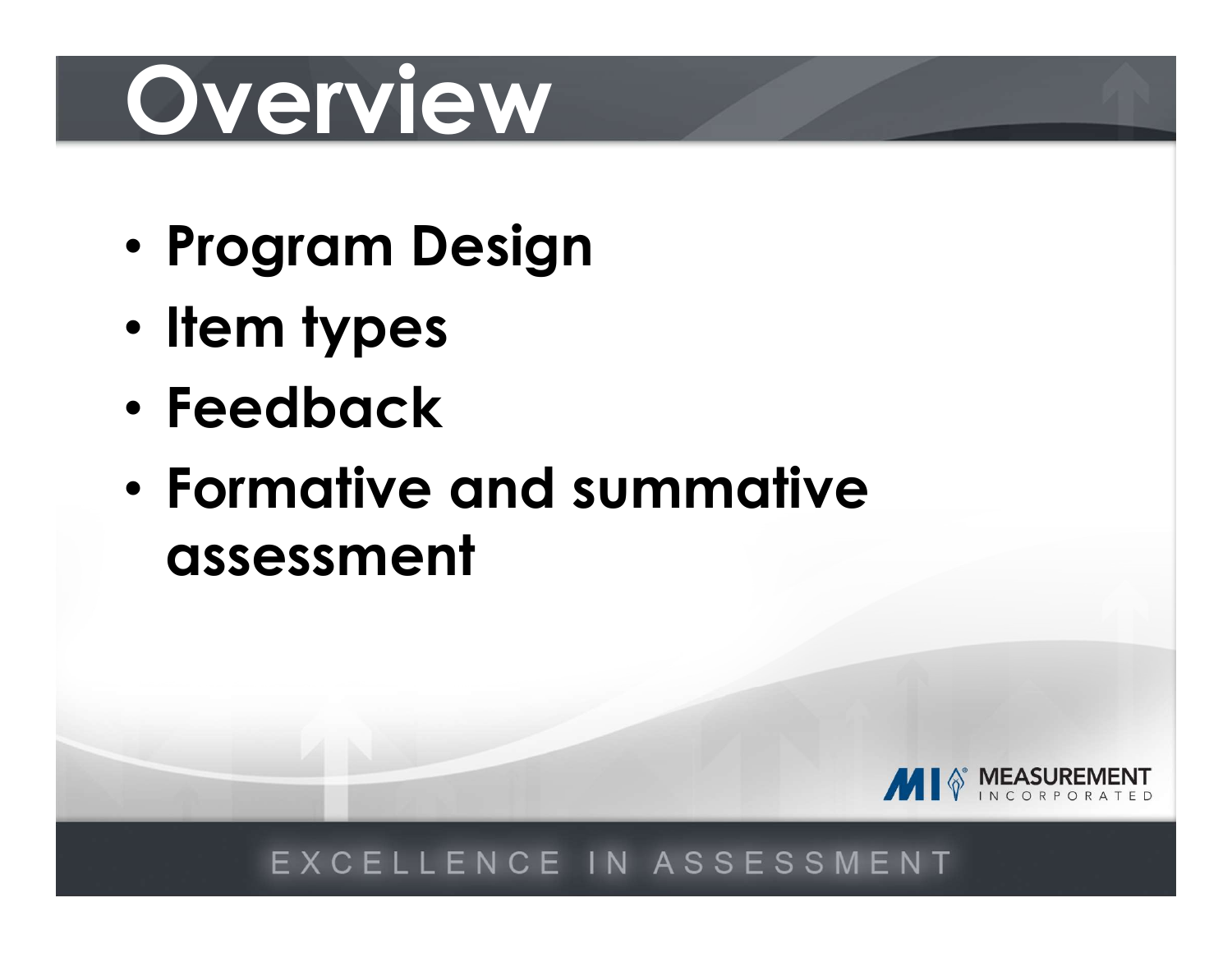# Terms

- Module
	- –Complete assessment from one time point
- Cycle
	- A series of modules that fully sample the content guidelines/exam blueprint

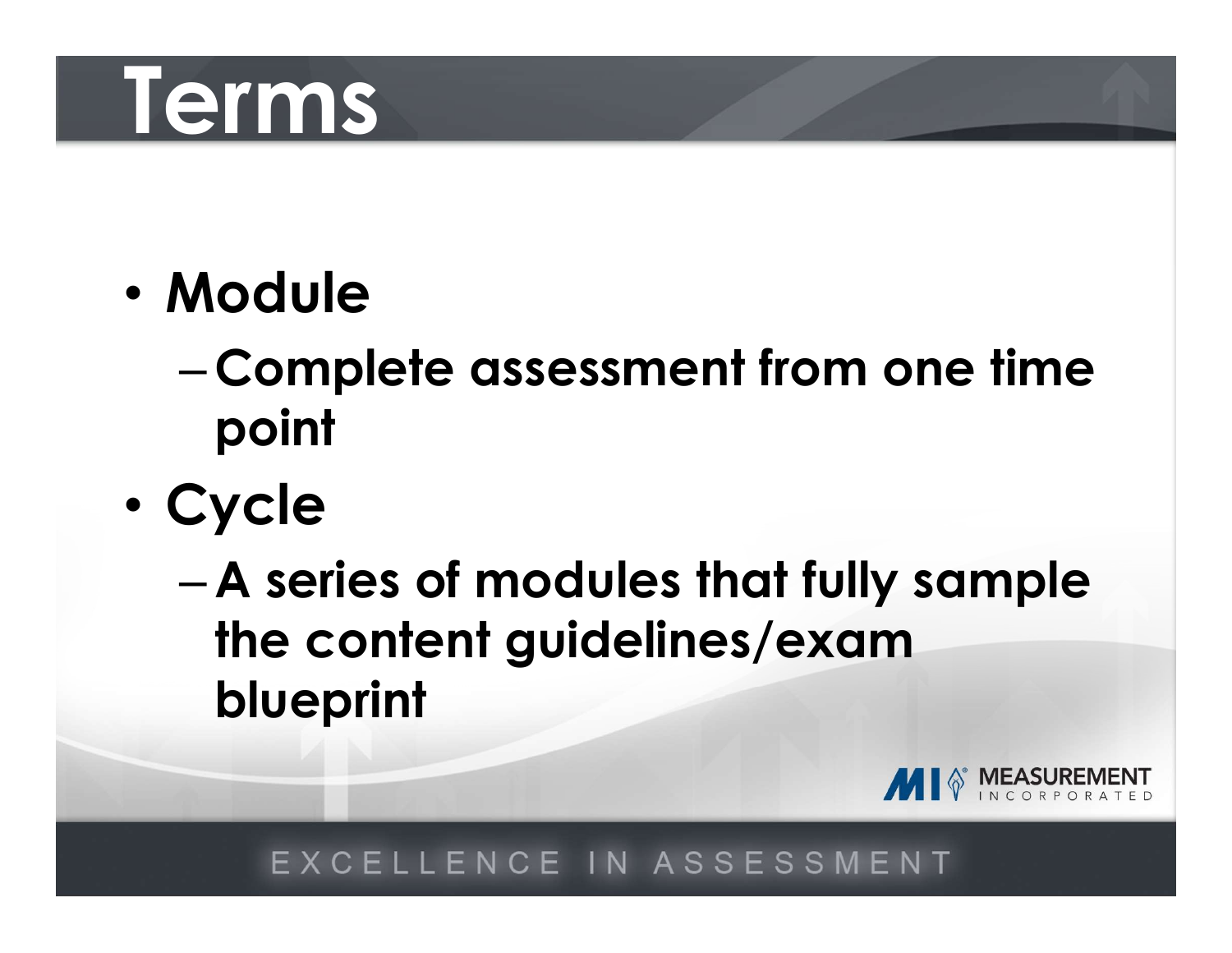# Program Design

- Use Current MOC/Recertification exam as preliminary content guideline
- Define a cycle
	- 3 times per year, 3 year cycle
	- 4 times per year, 2 year cycle

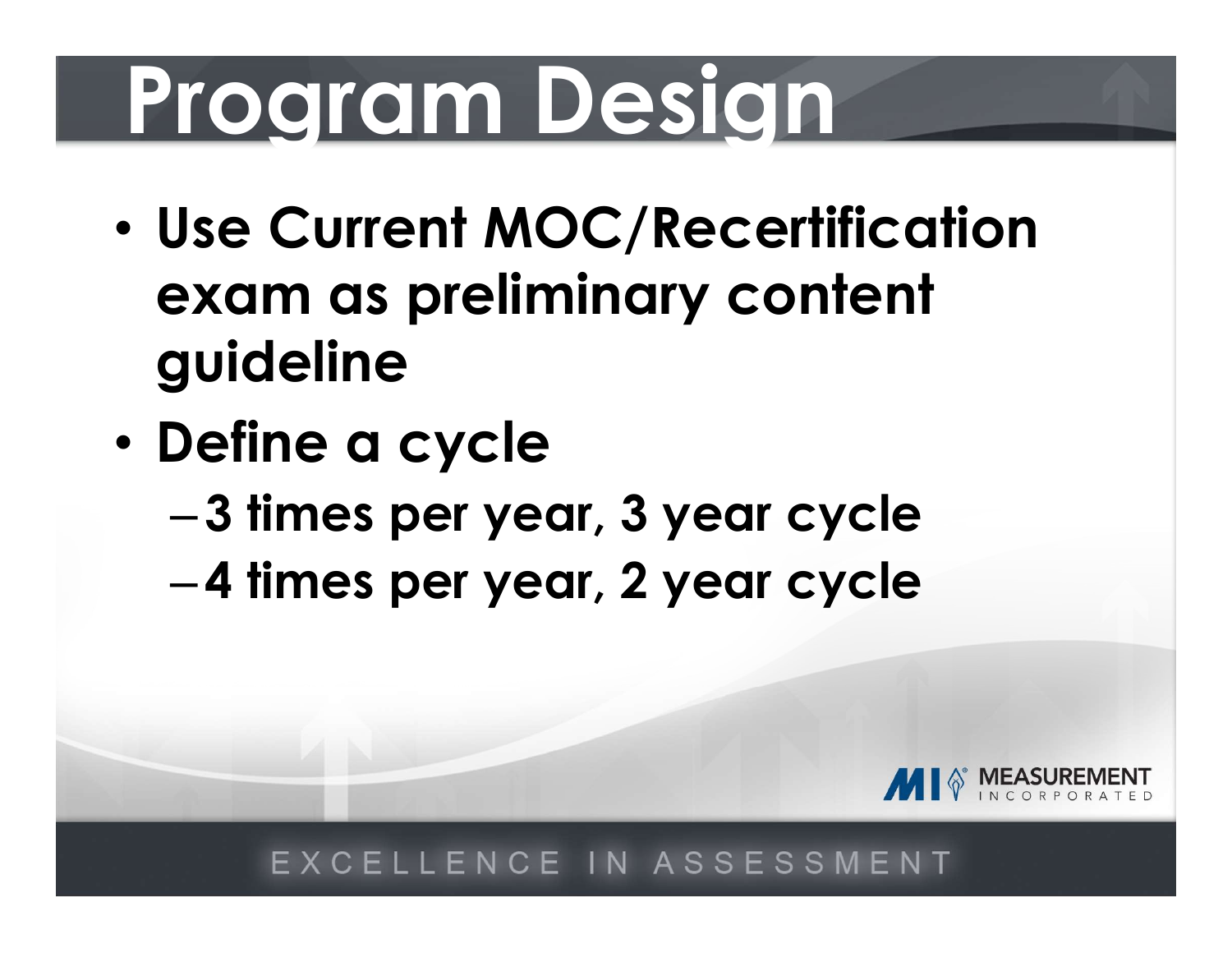# **Content**

# Review MOC/Recert exam blueprint – Currency

- 
- Relevance
- Adaptability to continuous assessment
- If updating is needed
	- Methods/Data to use
	- Time to complete vs proposed start of continuous testing

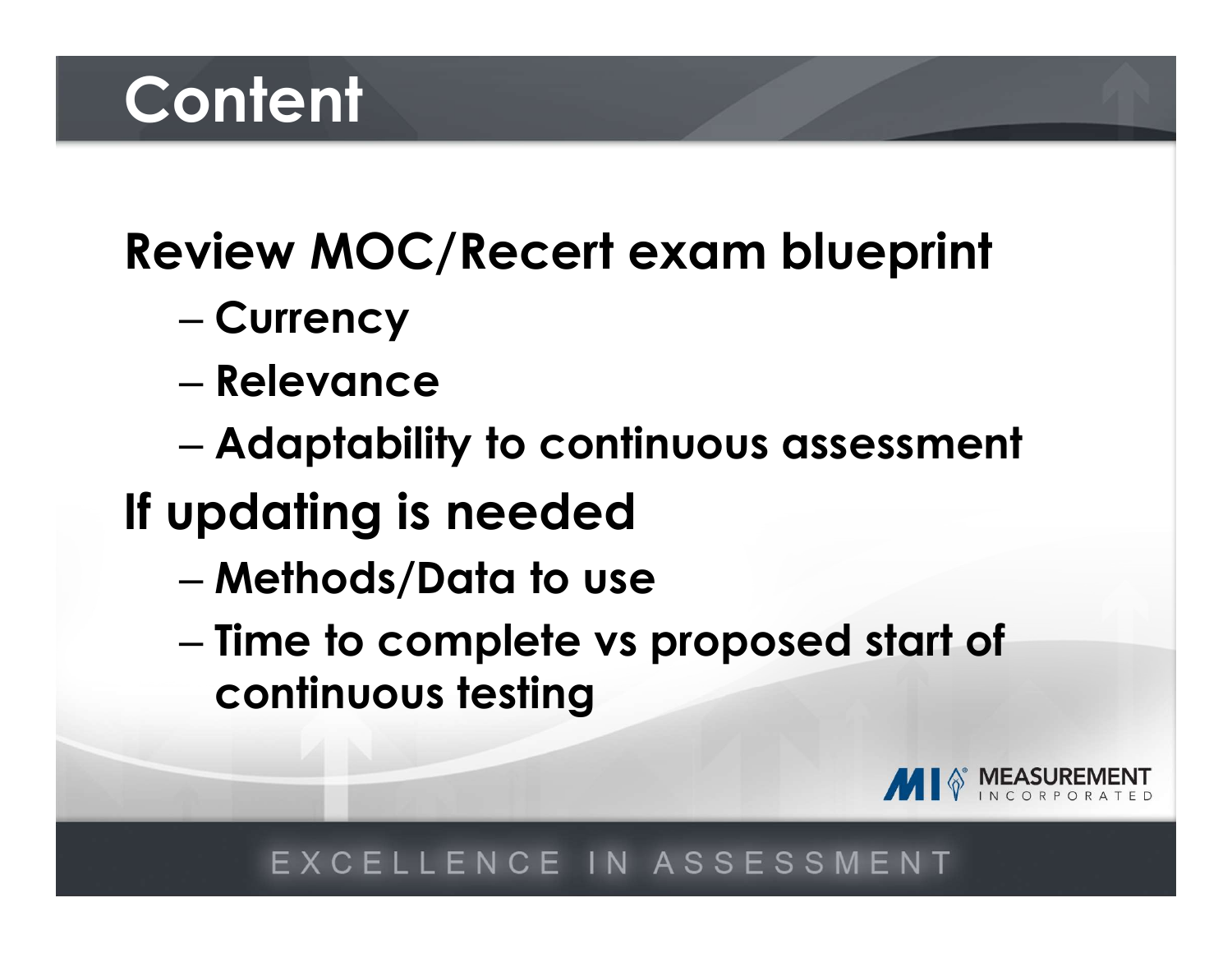# Module Construction

- Complete mini-exams
- Content Specific Modules
	- 1-3 content areas per module
	- Vary content-specific modules across diplomates to reflect practice profile
	- Consider the balance of content over each year
		- Face validity
- Fulfill exam blueprint over the cycle
	- Provides validity support
	- Necessary for summative assessment

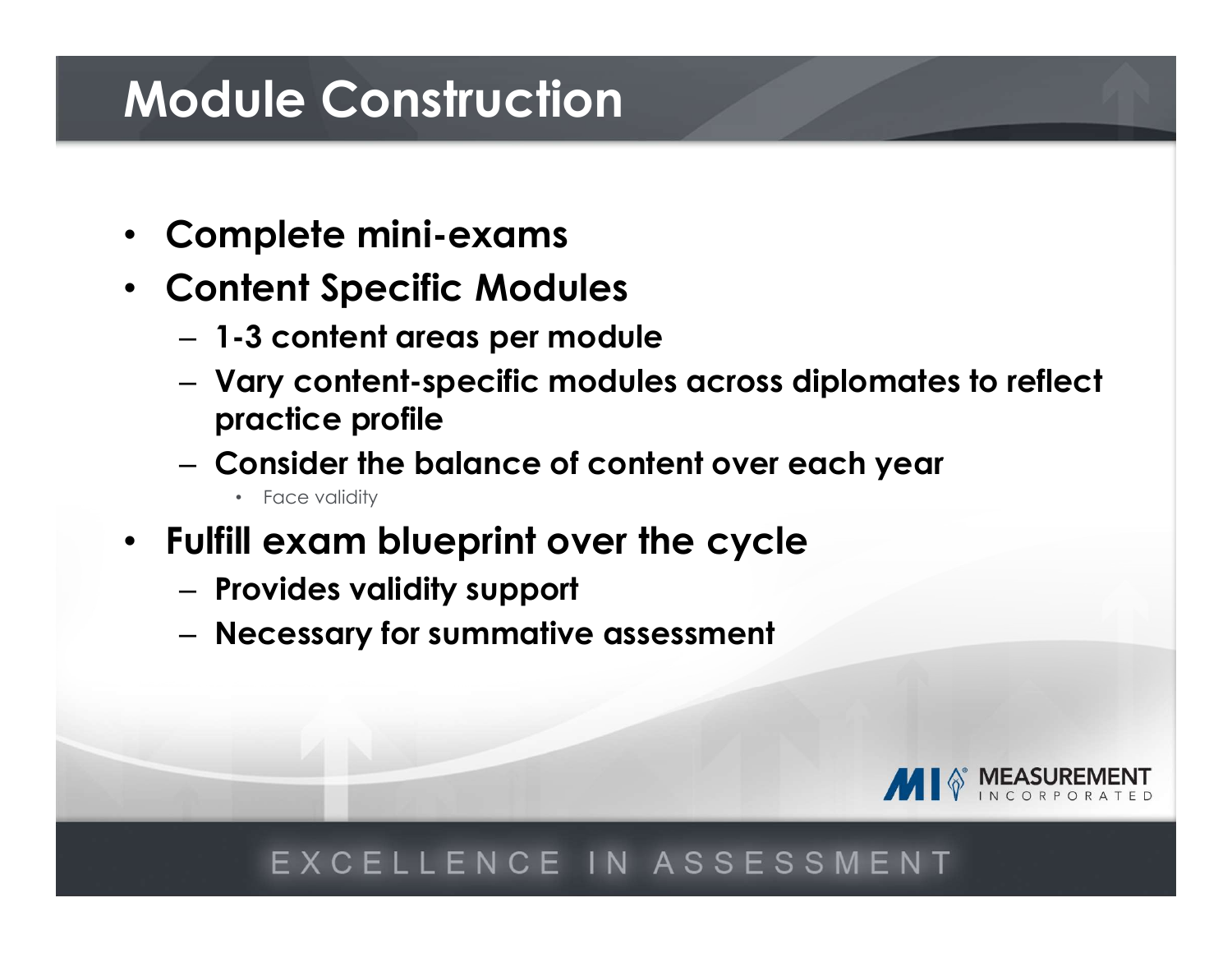# Program Evaluation

- Consider on-going program evaluation
	- Surveys
	- Comments
	- Diplomate performance
- Diplomates may have suggestions for improvements
- Remain flexible to find a good fit

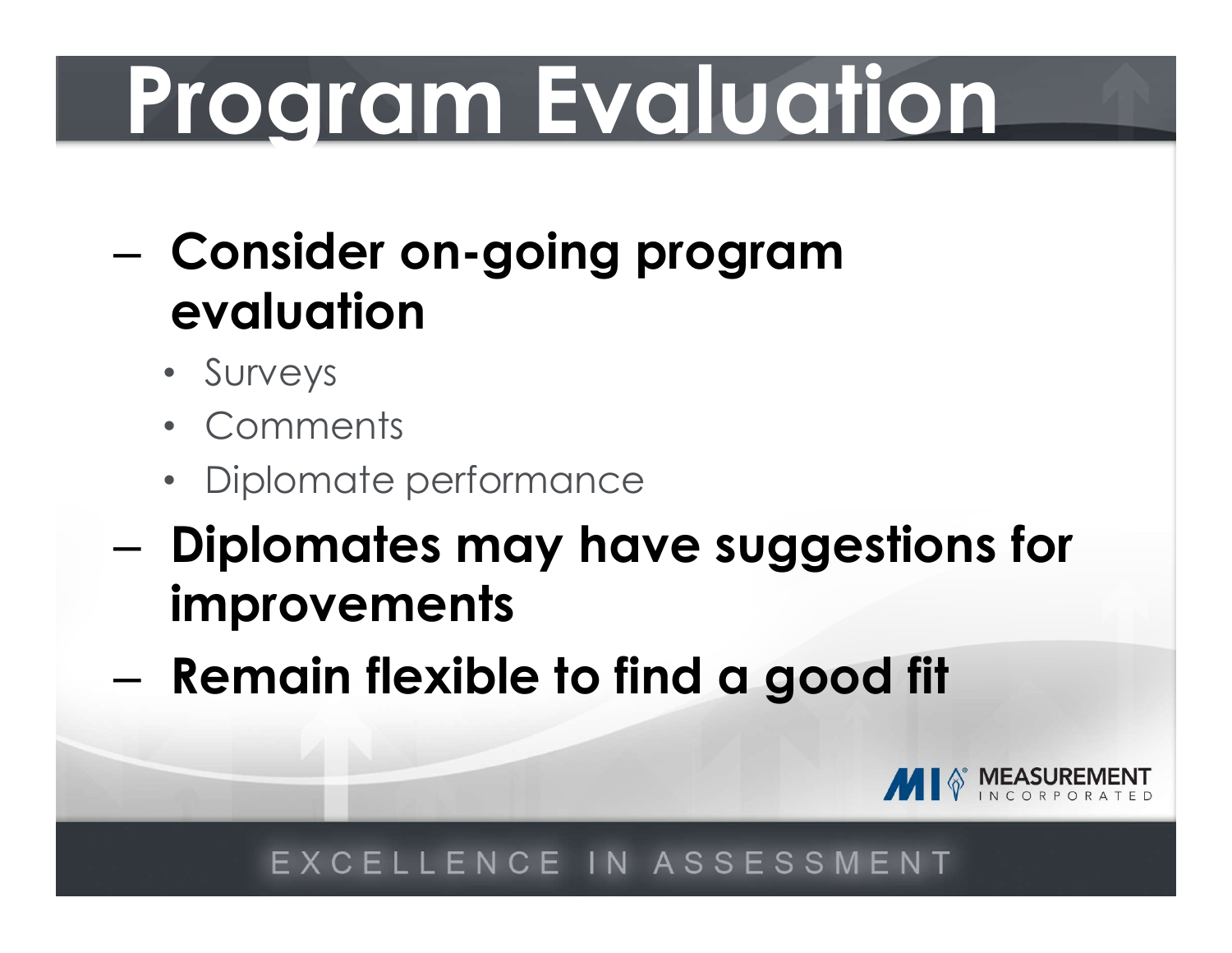# Item Types

# Multiple Choice Items

# –Most efficient item type

- Provide most information about diplomates with the least amount of resources
	- seat time, analysis, etc.
	- Fewer item writing resources

# – Efficiency may no longer be a top concern

• Other item types might become more attractive

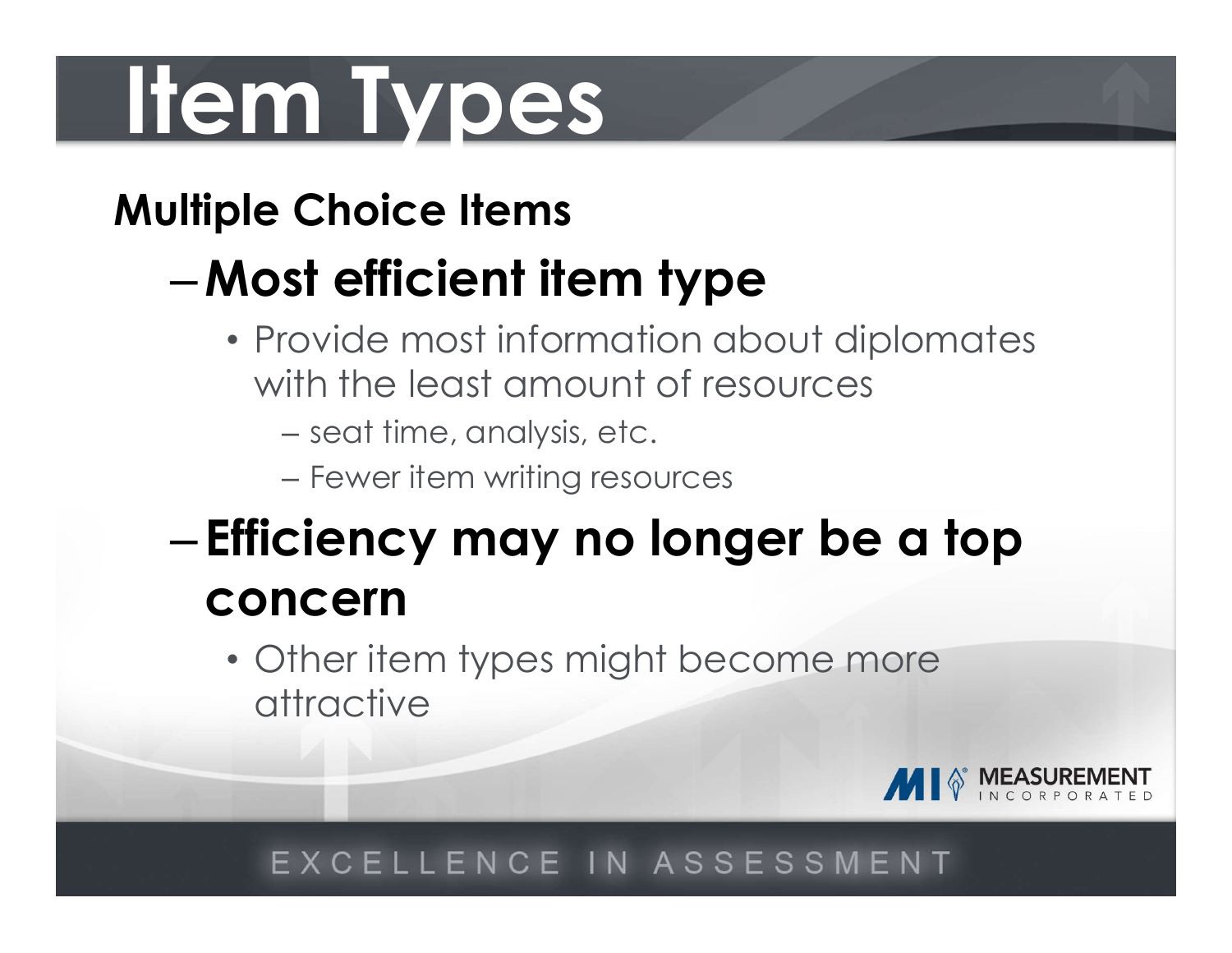# General Item Types

True/False

– Other dichotomies

### Multiple-choice (MC)

- Single answer
- Multiple answer (differential diagnosis)
- Complex Multiple choice (K-Type)
	- Combination of choices (A and B)

### Essay

– Paragraph length (how would you manage this patient)

### Short responses

– Phrase (what is the most likely diagnosis)

Needs someone to grade

### **Matching**

- Series of Premises to match with series of responses
- Example: 4 images, 6 diagnoses = 4 possible points for 4 correct matches

### Scenario/Testlet

– Series of items following a longer expository passage, patient history, labs, imaging, etc.

### Hot-spot

– Click on the correct location

### Video

– Candidates click a mouse button when they identify certain key points in the video that they have been instructed to detect.

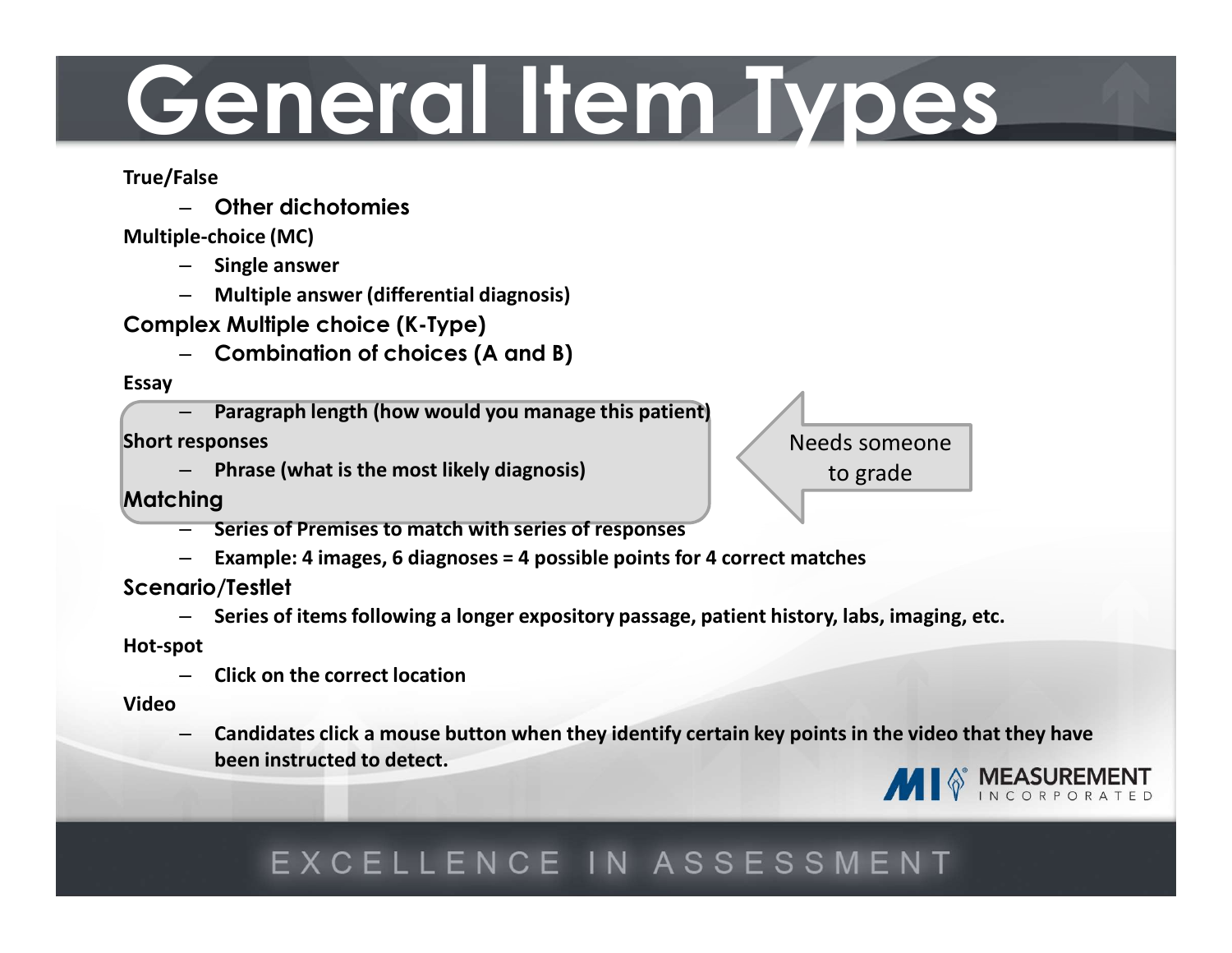# Key Feature

- Clinical scenario followed by one or more items
- Items may be multiple choice
	- One or more answers
		- differential diagnosis
- True/False or constructed response
- Other item types

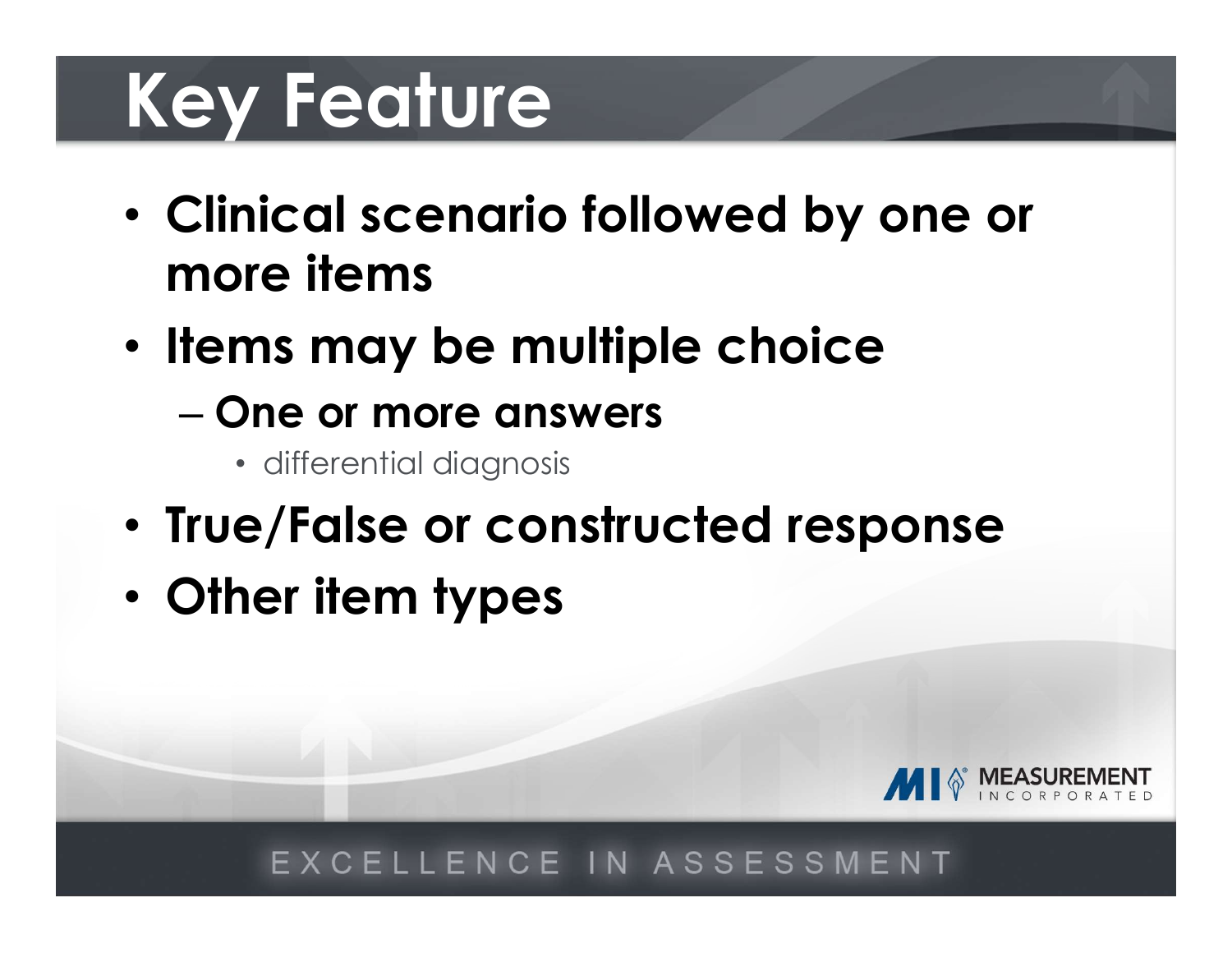# Testlets

- A group of related items
- Develop a number of articlebased items as a testlet
- Provide an important article in the field to diplomates and develop a A group of related items<br>Develop a number of article-<br>based items as a testlet<br>Provide an important article in the<br>field to diplomates and develop a<br>short testlet of items around the<br>article article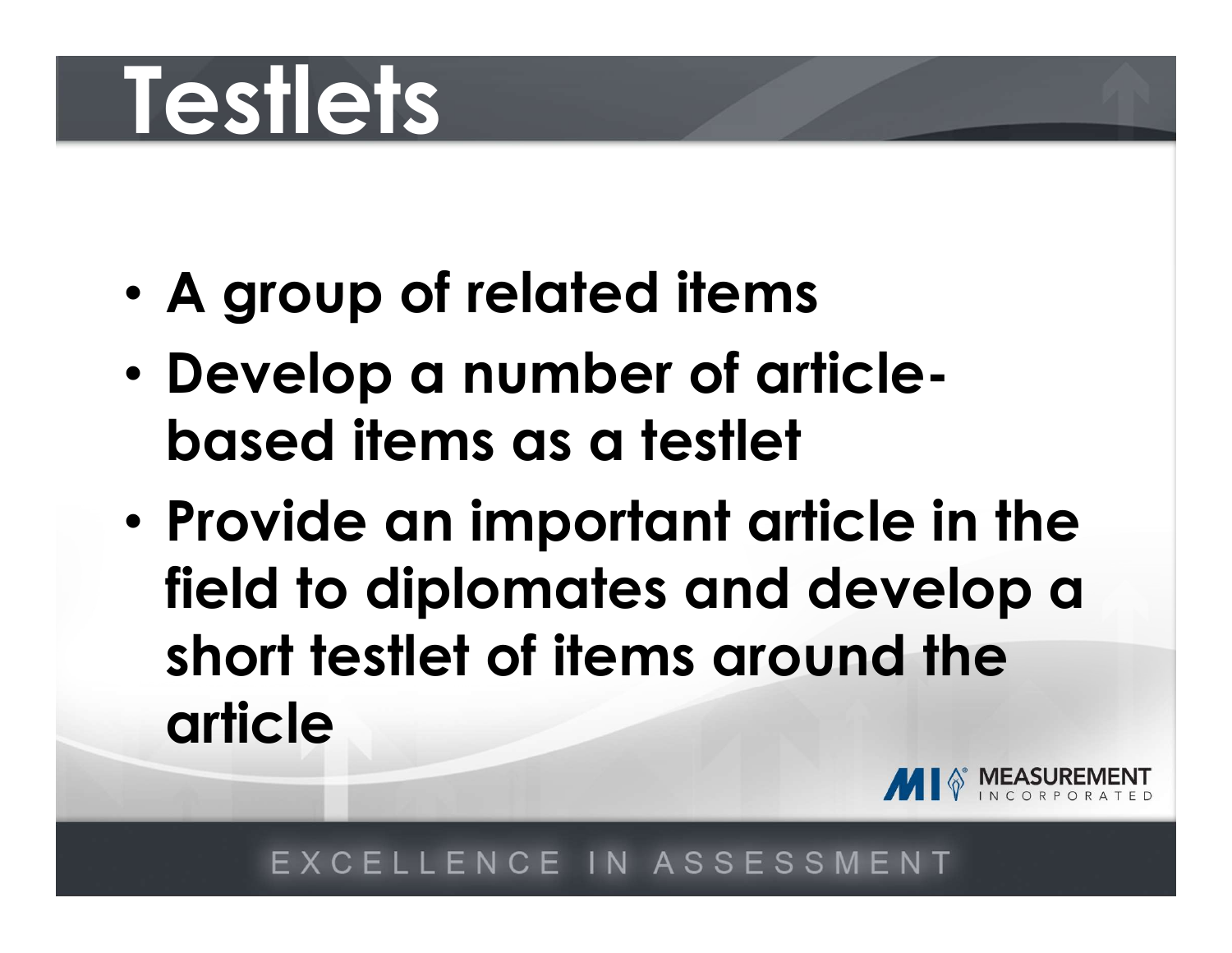# **Other Item Considerations**

- Item attempts
	- One
	- Two
	- More?

# • Will items be reused?

- Only if diplomate got incorrect
- Every so many years
- Develop clones or similar item with the same teaching point
- How to administer these items for remediation
	- Differs across diplomates

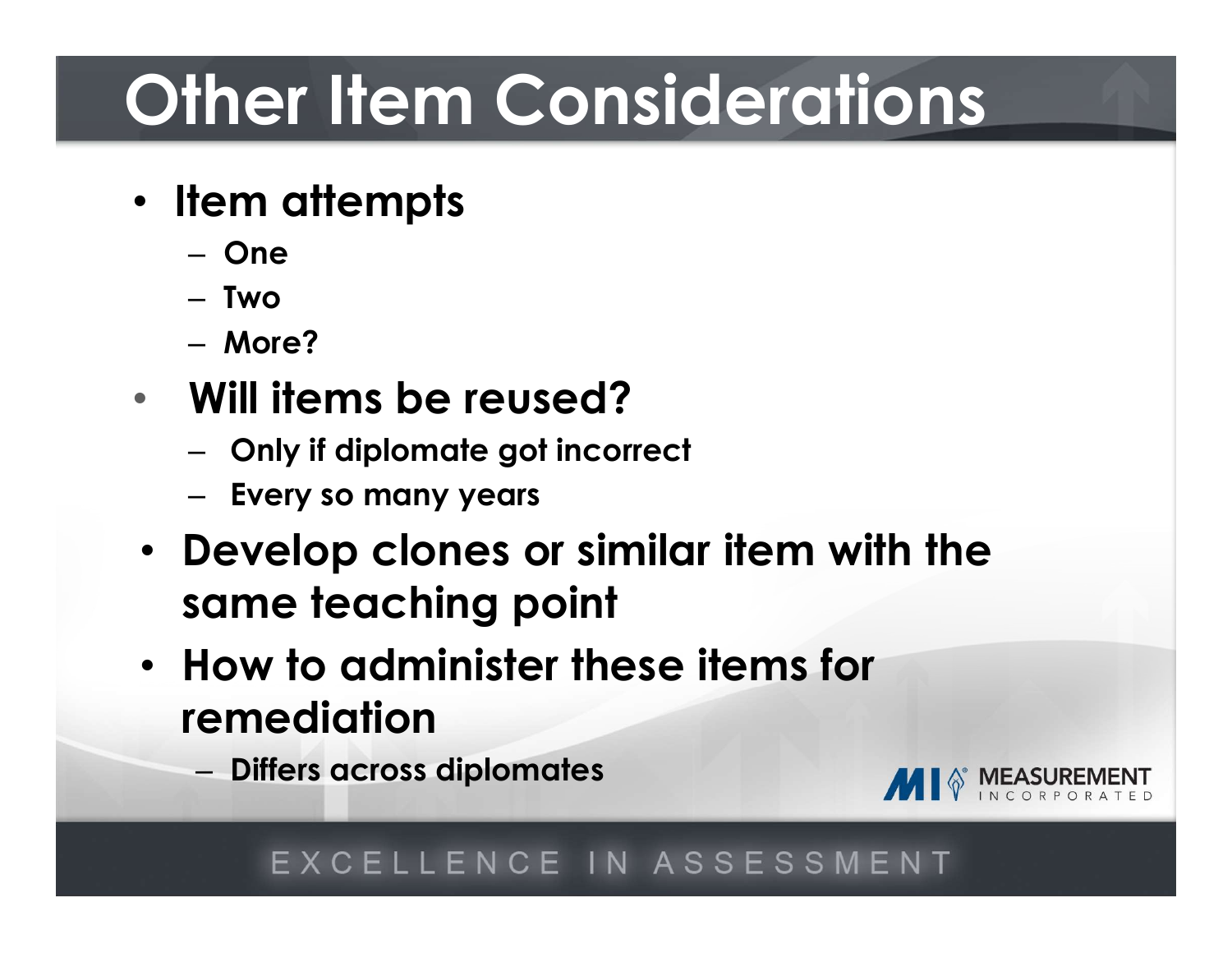# Item Development

- Established exam programs have large item banks with items of known quality
	- Items may be edited and improved over multiple administrations
- Continuous testing requires more item development
	- Most if not all items may be new
	- Quality of modules harder to gauge prior to administration

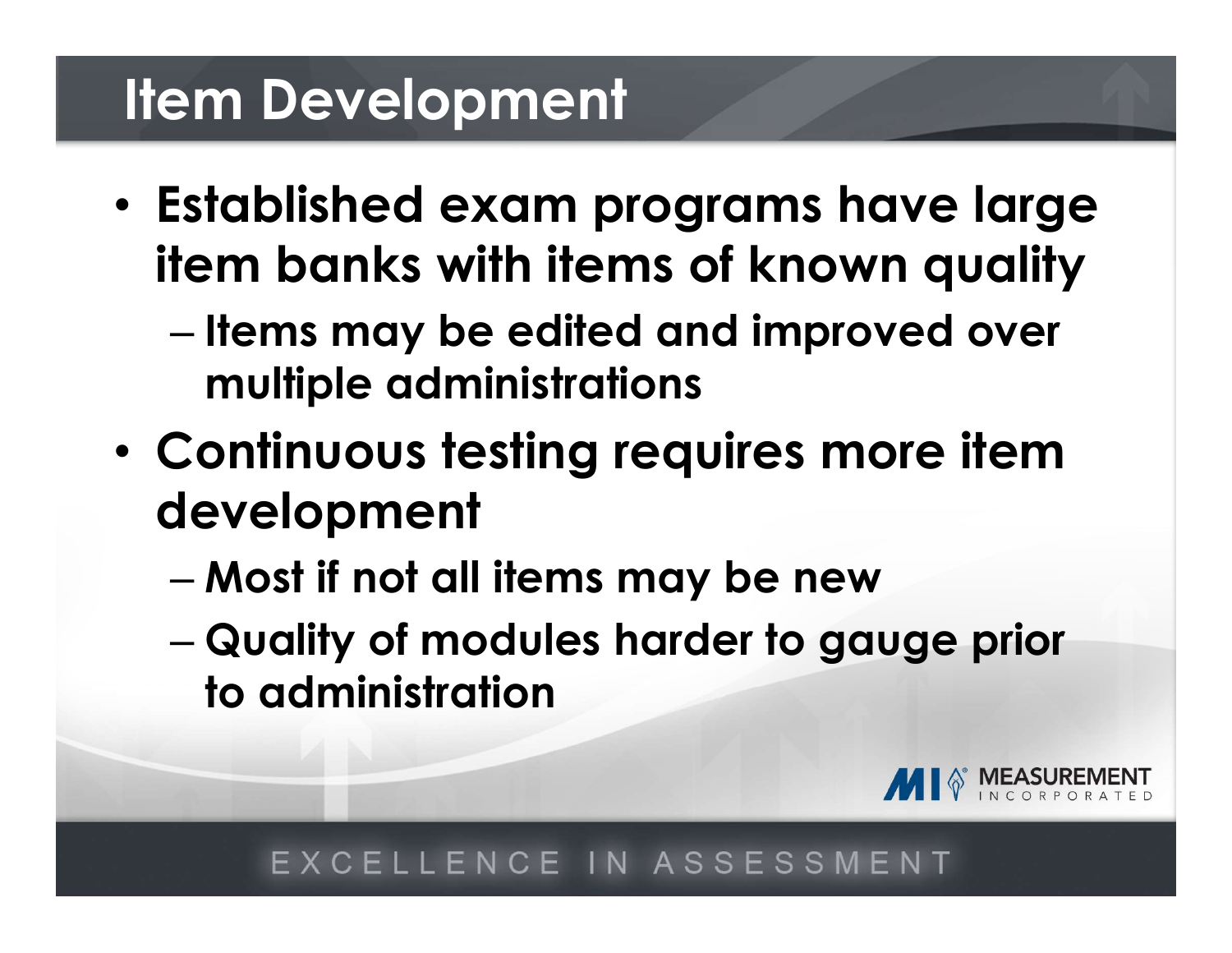# Increase focus on item writers

- Training
- Mentoring
- Feedback
	- Other subject matter experts
	- Expert item writers
	- Item statistics
	- Diplomate comments and performance

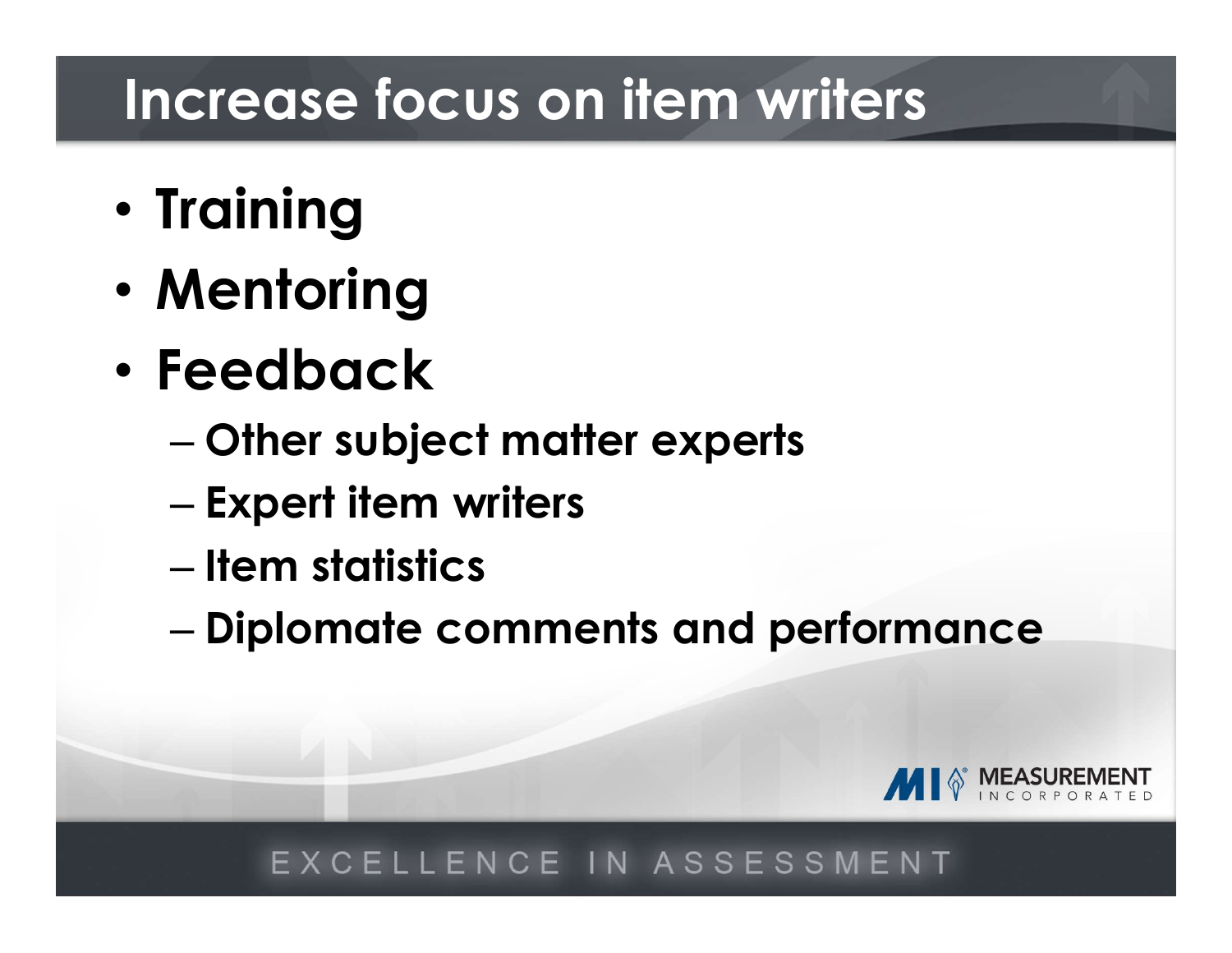# Scoring and Feedback

- Item-level Scoring and Feedback
	- How much and how detailed
	- Feedback for each response item
		- Only show for selected response
		- All options
	- When to present item level feedback
		- Stand alone items
		-

# em-level Scoring and Feedback<br>
How much and how detailed<br>
Feedback for each response item<br>
All options<br>
When to present item level feedback<br>
Stand alone items<br>
Testlet or key feature item groups<br>
Prformance feedback per r • Performance feedback per module

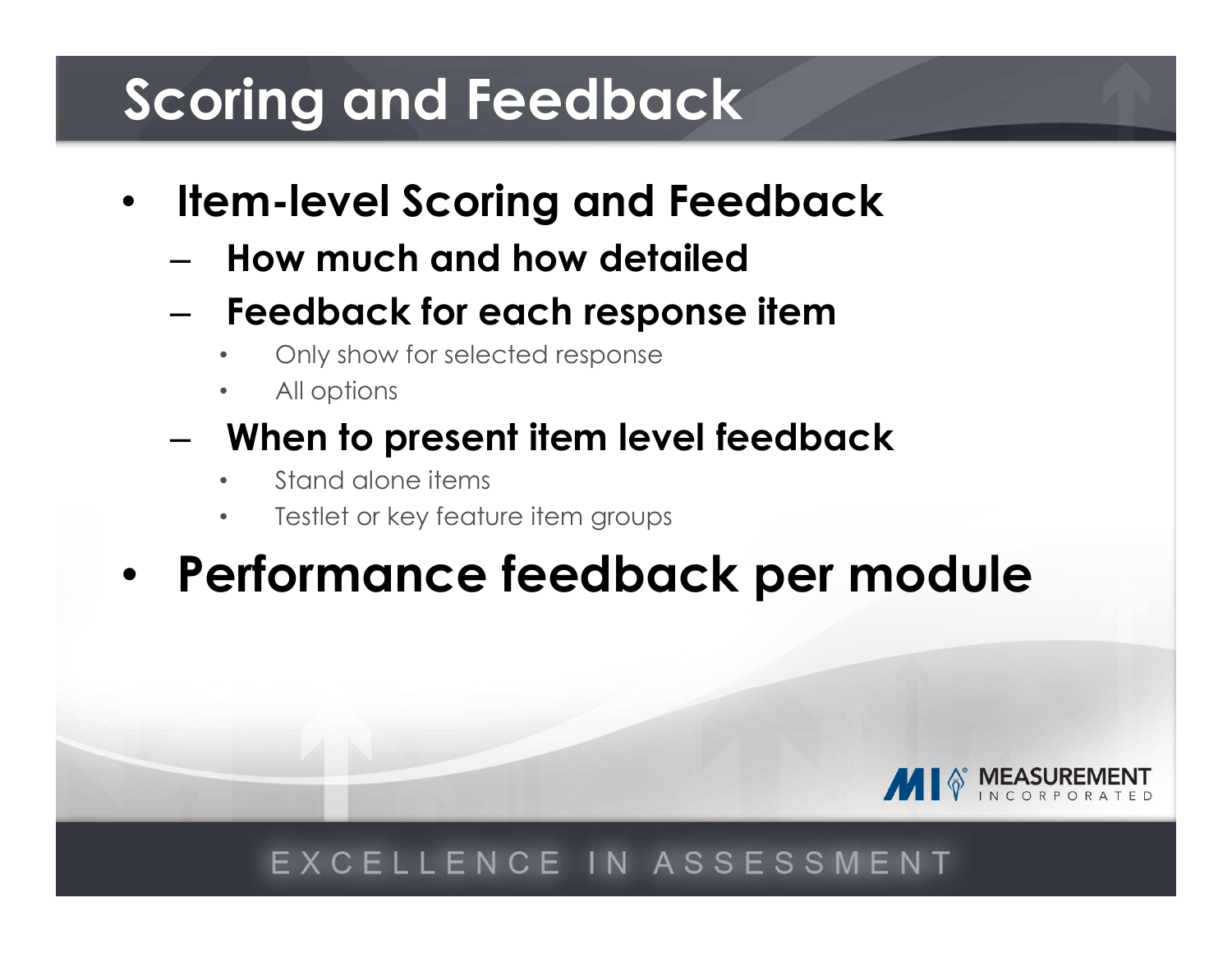Decide how the continuous assessment will be used for decisions about certification Formative vs Summative Assessment<br>Decide how the continuous<br>assessment will be used for decisions<br>about certification<br>• Formative – low stakes, similar to<br>CME Decide how the continuous<br>assessment will be used for decisie<br>about certification<br>• Formative – low stakes, similar to<br>• Summative – high stakes,<br>standard/outcome

- **CME**
- standard/outcome

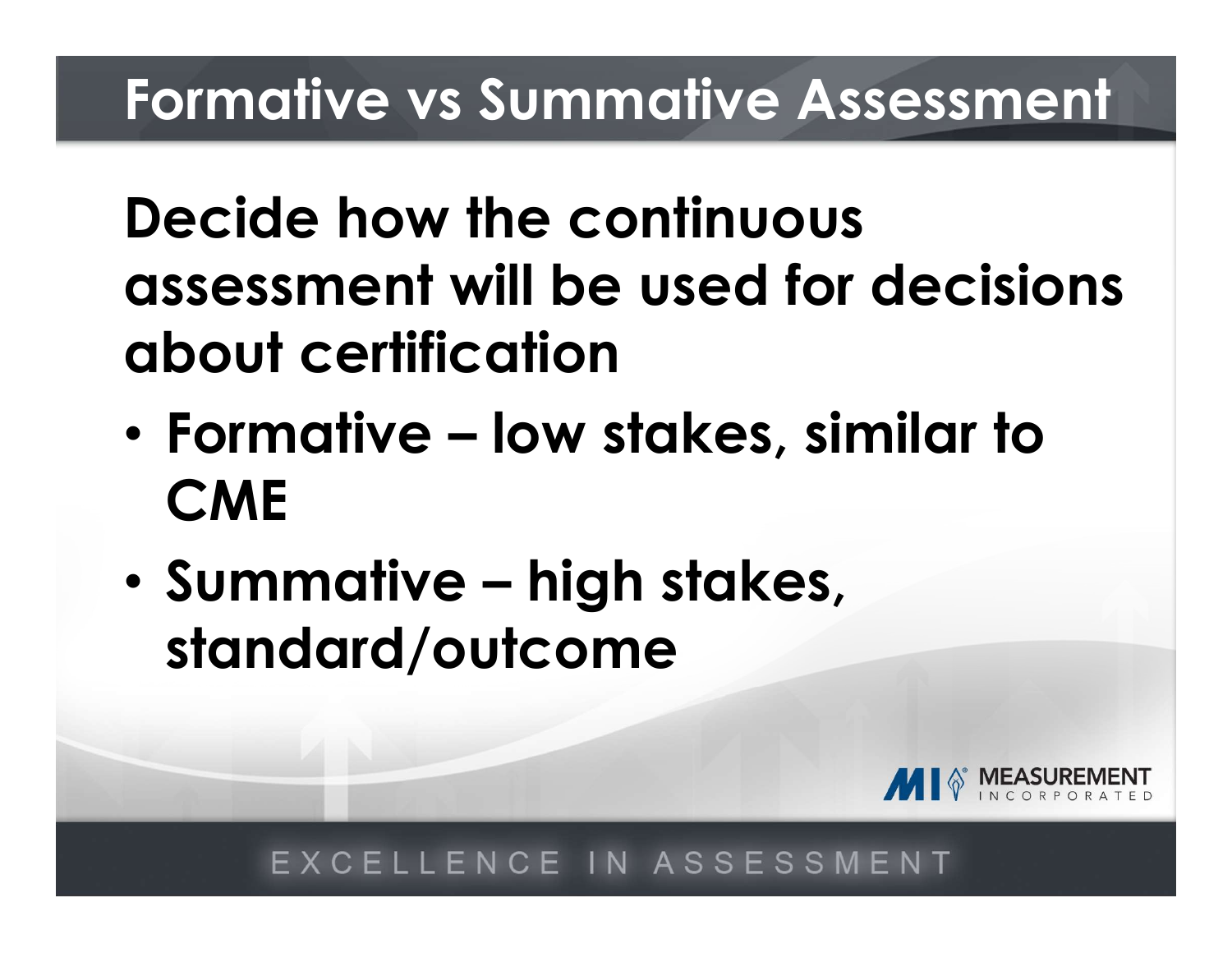# Formative vs Summative Assessment

- $\triangleright$  Can combine goals and use one assessment for both, but formative assessment must have an effective feedback component
- Item writers are also tasked with developing more effective feedback

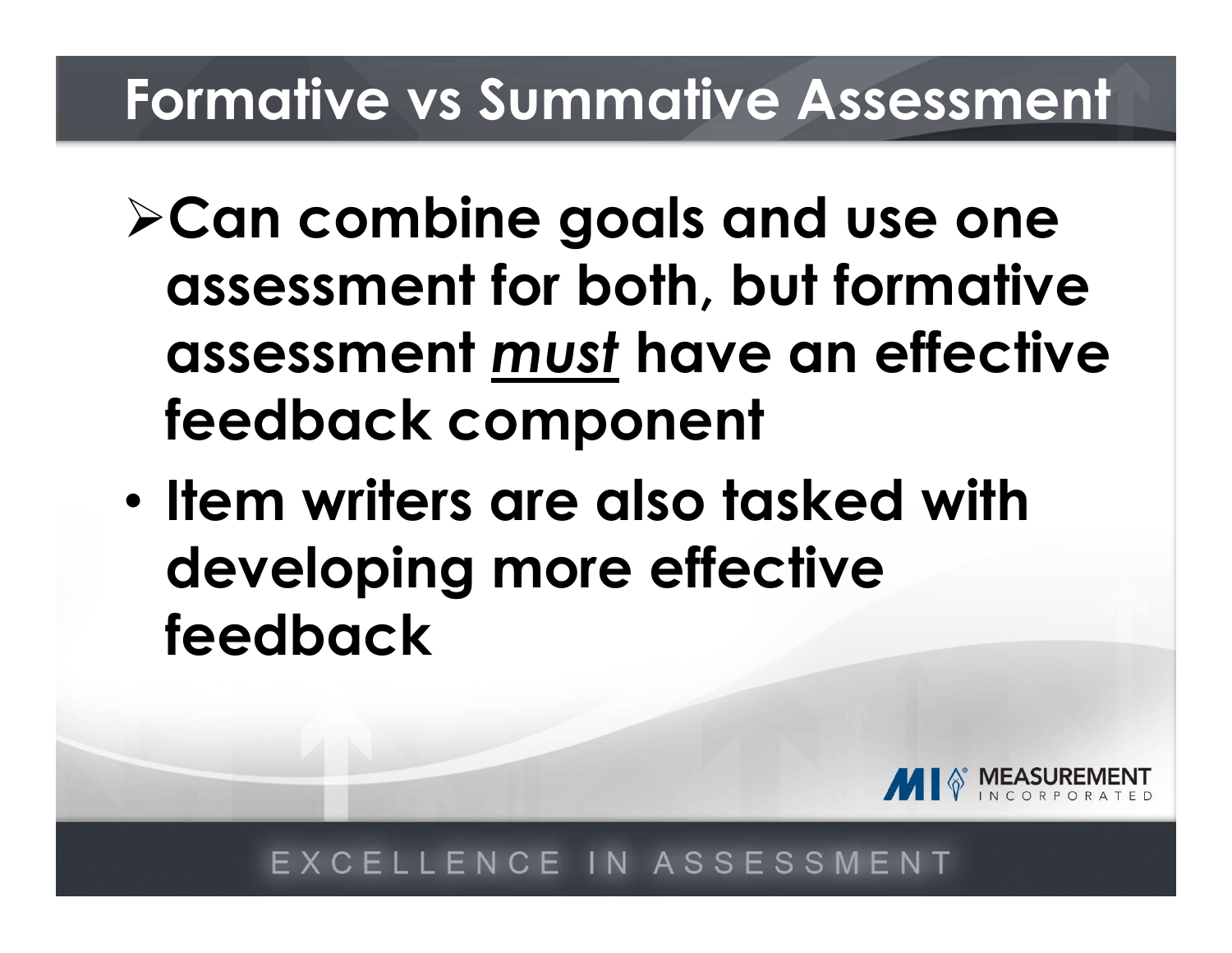# Setting a Standard

- To make a summative decision on certification status, a standard must be established
- A variety of methods exist to set standards, but for continuous assessment systems, another layer must be added
- McNaughton and Reyes have proposed a 2 stage standard setting process for continuous assessments

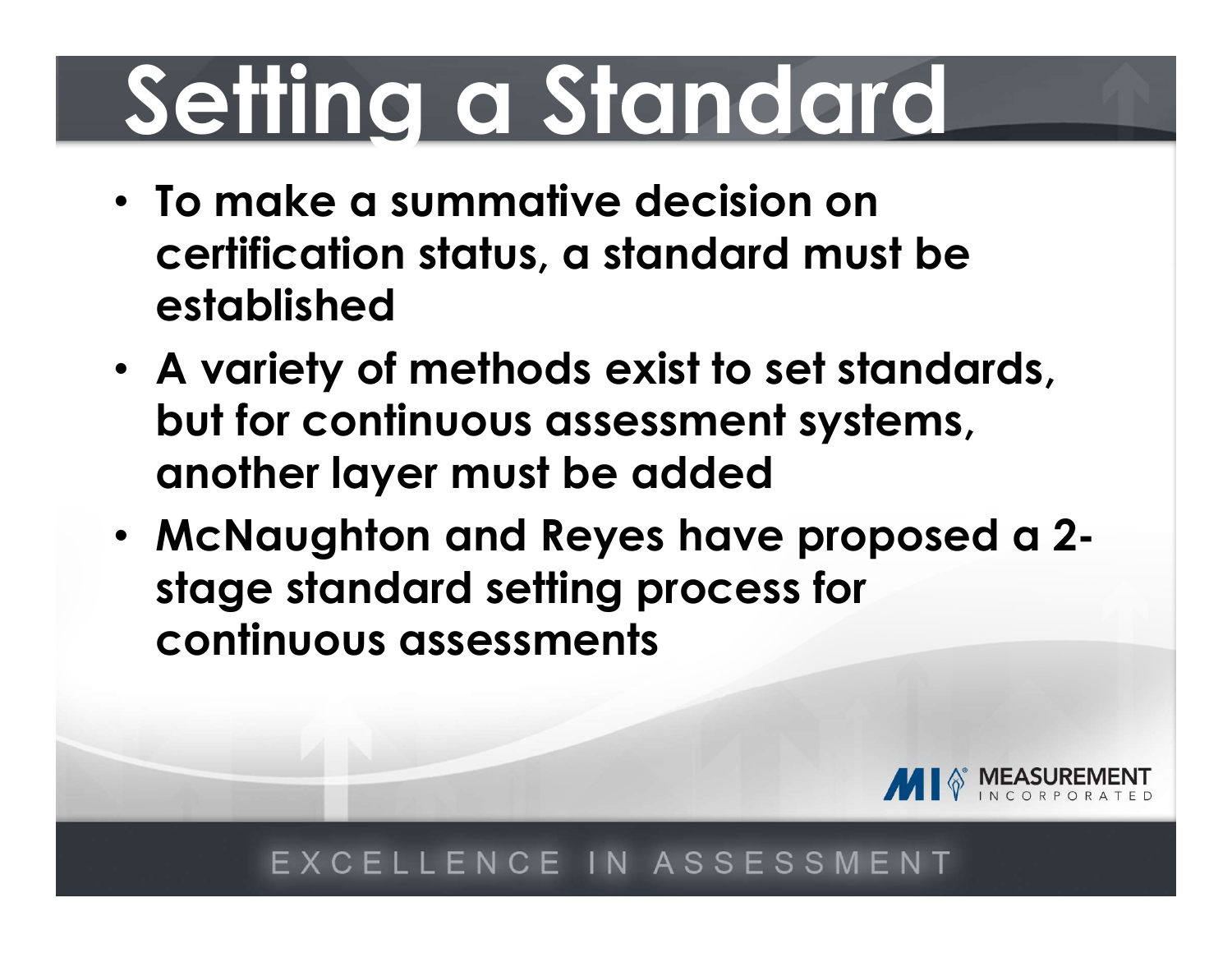# Angoff Example

- Rate the items in each module using the modified Angoff method
- Diplomate scores are either
	- Proficient (meets the standard or higher)
	- Borderline (within 1 to 2 SEMs below)
	- Insufficient (more then 1 to 2 SEMs below)

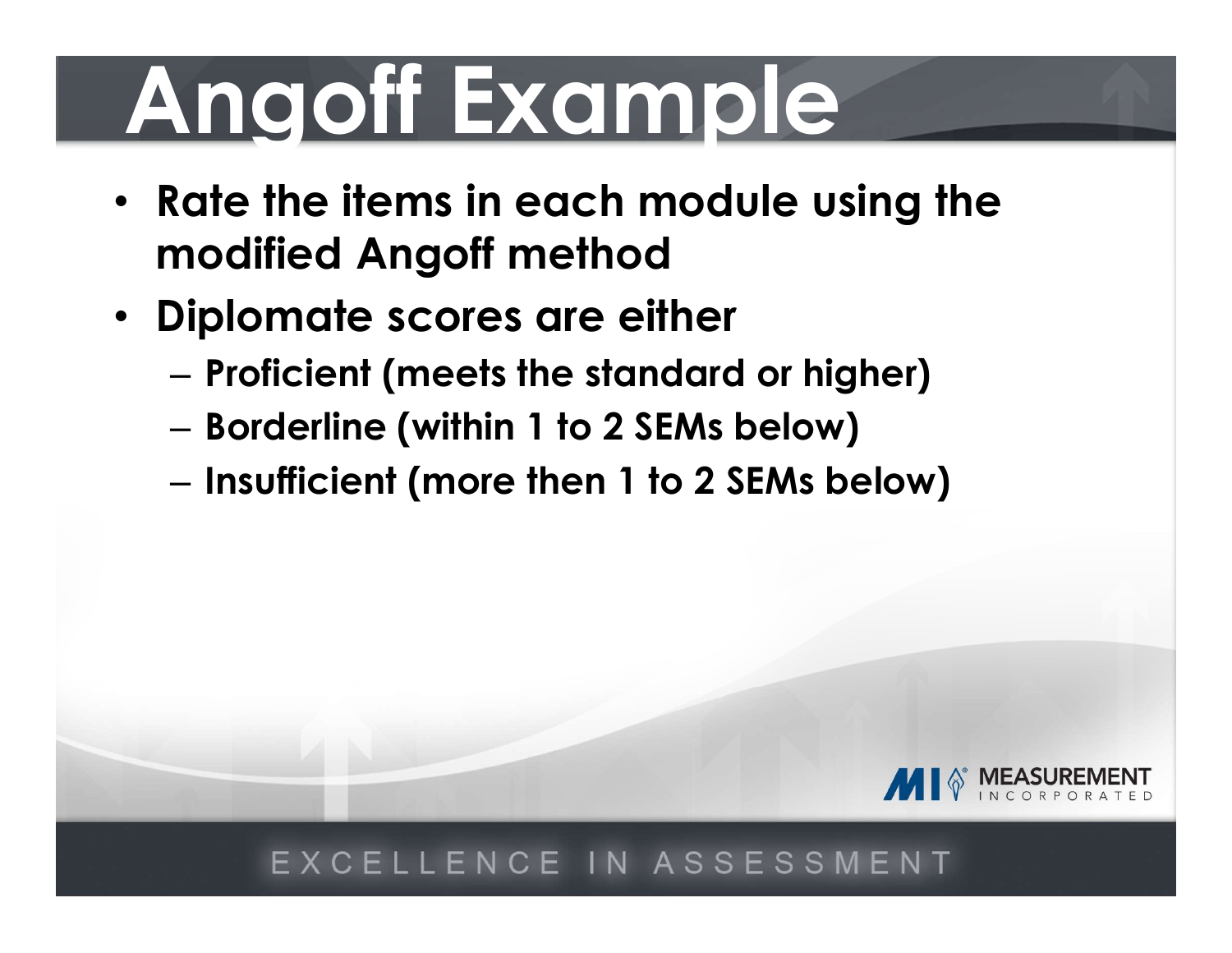# Angoff Example

• Rate items as modules are developed

– Standards are captured in time

- Continuous testing **state of the Continuous** feedback to standard setting panel
	- –practice makes perfect

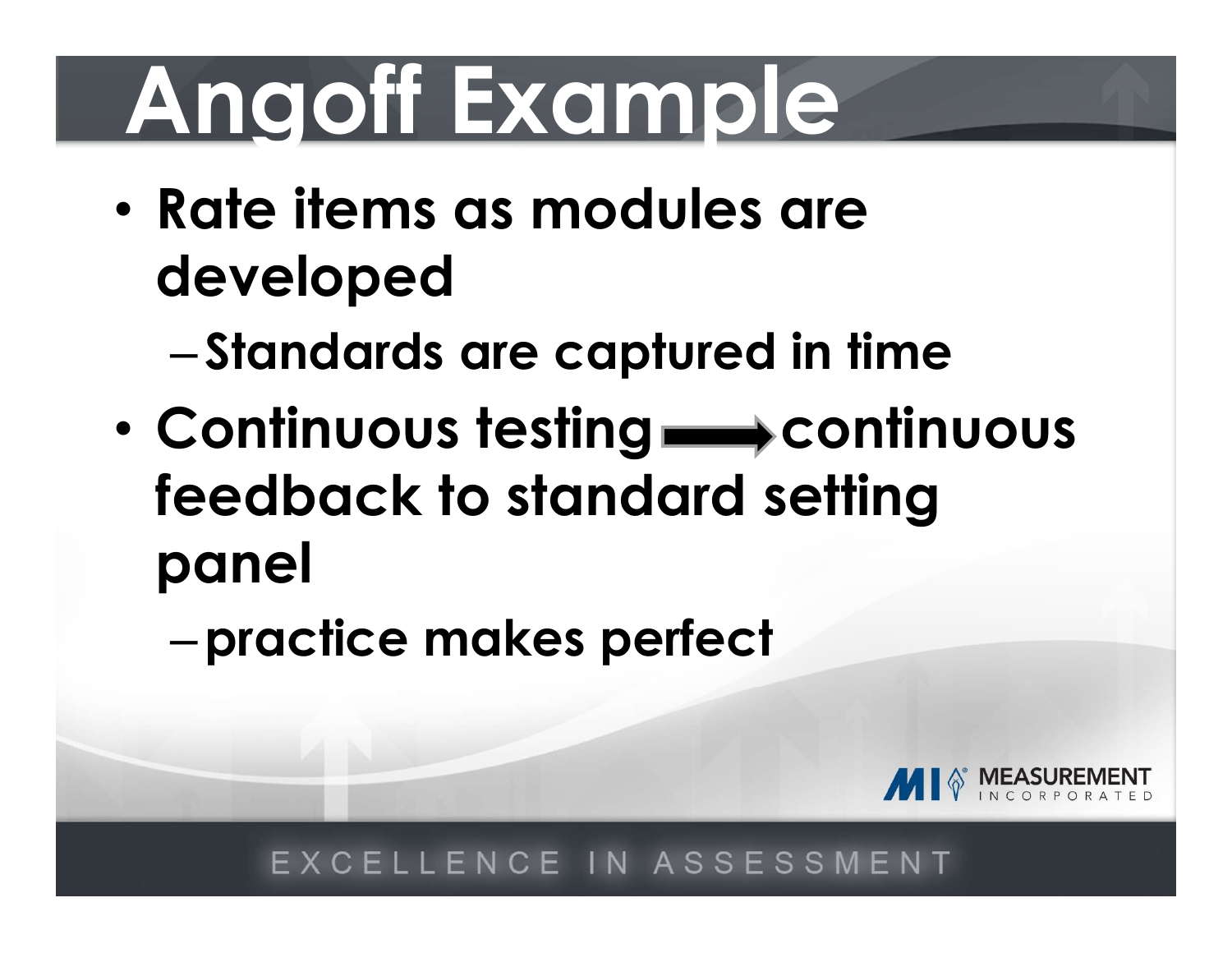# Summative Judgement Diplomate Results<br>
5 times - proficient<br>
2 times – borderline<br>
2 times – insufficient **Explorance Results<br>
2 times – proficient<br>
2 times – borderline<br>
2 times – insufficient<br>
1 sthis acceptable? EXECUTE 1999**<br>
Diplomate Results<br>
5 times – proficient<br>
2 times – borderline<br>
2 times – insufficient<br>
Is this acceptable?



Diplomate Results Angoff Results 2 times - insufficient

Is this acceptable?

Set Angoff ratings to a pass point of 1100 scaled score points Second step for the standard:

- How many scores below standard or what proportion of borderline/insufficient
	- Acceptable (retains certification)
- What happens for non-acceptable performance?
	- A probationary period?
- How to deal with missing data? (Missed data points/noncompliance)

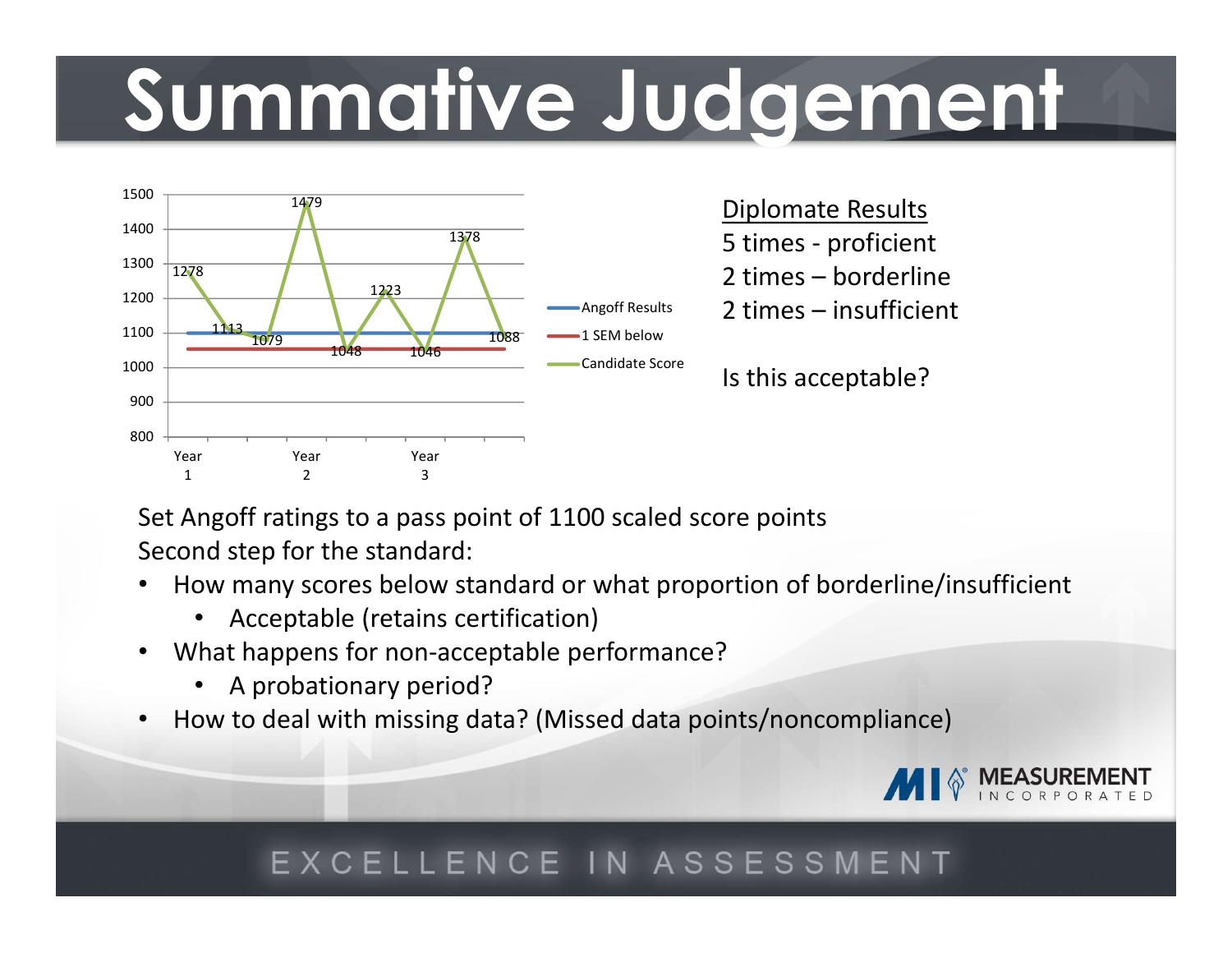# If Standard Not Met

- Remediate specifically to content not mastered Standard Not Met<br>Remediate specifically to<br>content not mastered<br>— Advantage of content-specific modules<br>— Readminister alternate modules on<br>specific content
	- Advantage of content-specific modules
	- specific content
	- Outside regular module administration
- Use the identified cycle

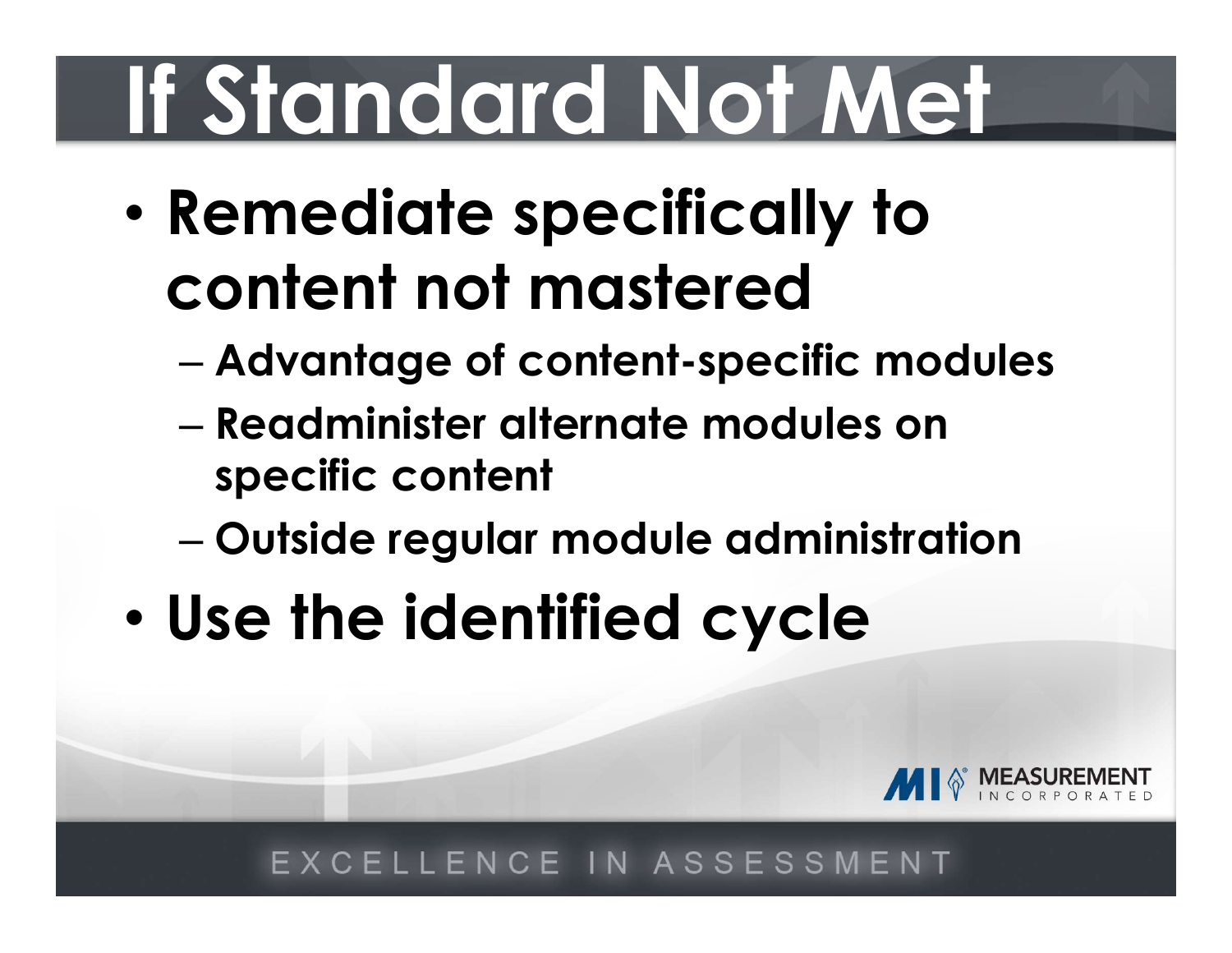# Rolling Summative Feedback

• Once the first full assessment cycle is completed, Stage 2 scoring may be applied on an ongoing basis

# Stage 2 standard

- Minimum of 5 proficient scores (P)
- Maximum of 2 Insufficient scores (I)

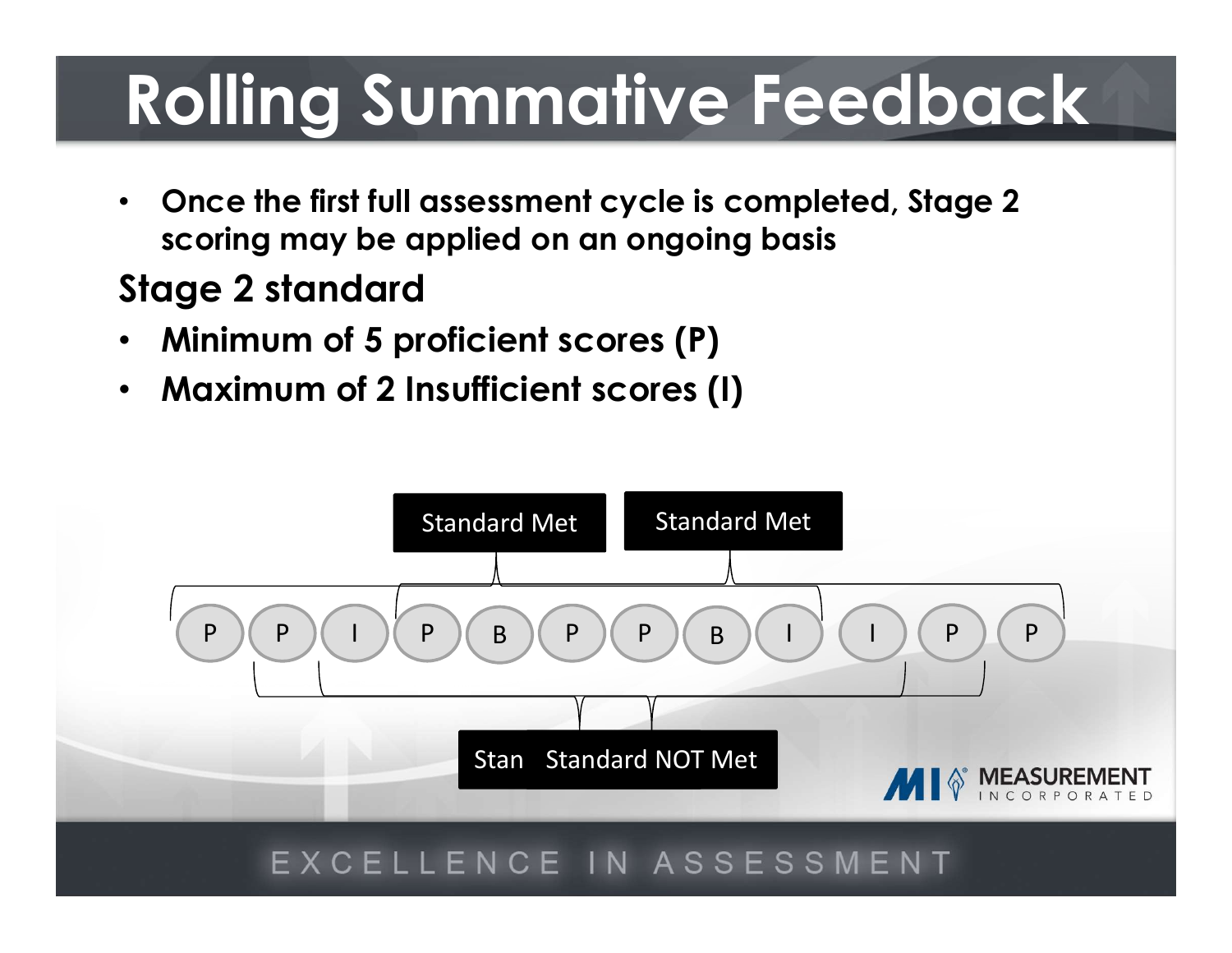# Summative Feedback

• Provides a great deal of feedback to diplomates on their performance relative to expectations of competency